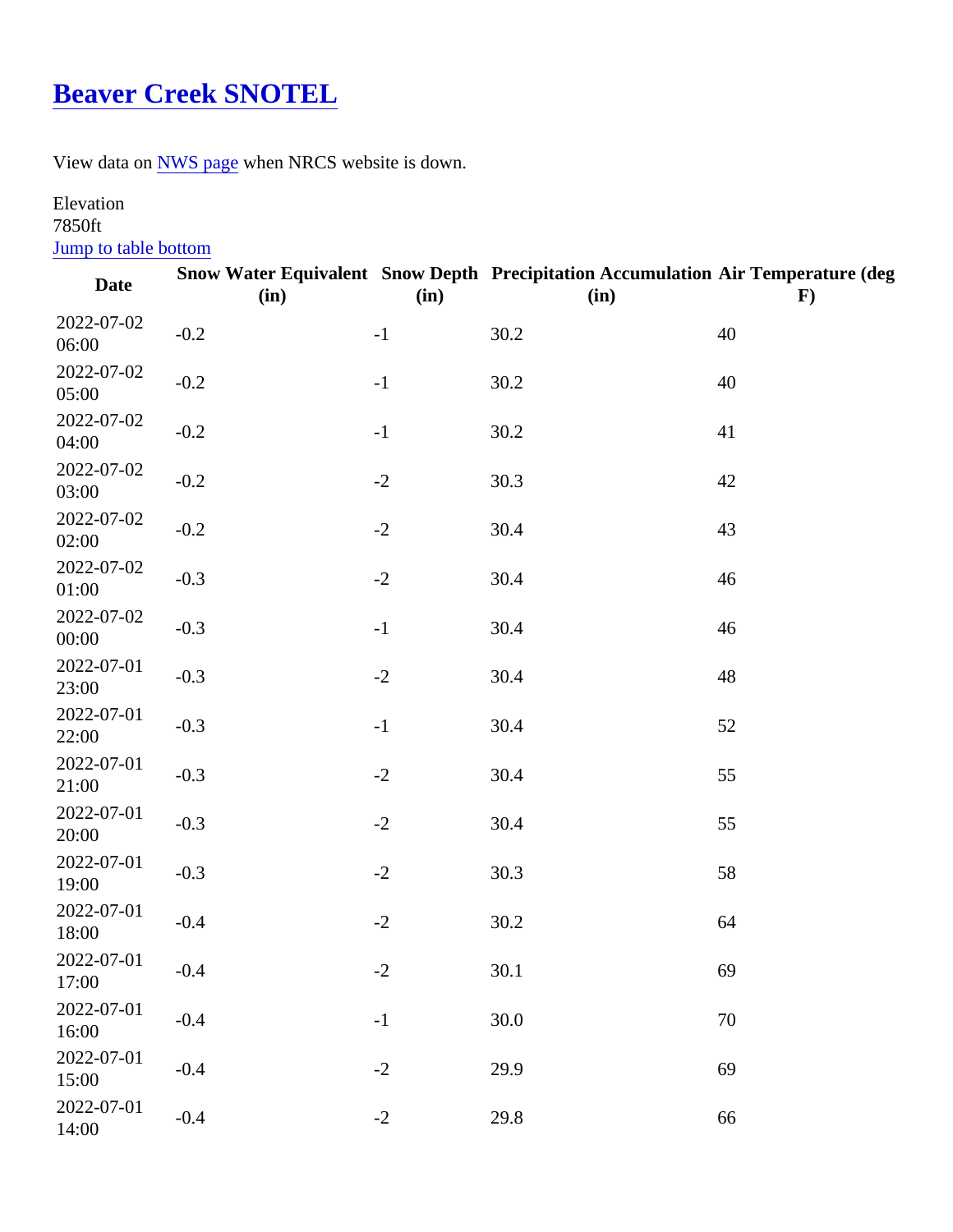| <b>Date</b>         | (in)    | (in)             | Snow Water Equivalent Snow Depth Precipitation Accumulation Air Temperature (deg<br>(in) | $\mathbf{F}$ |
|---------------------|---------|------------------|------------------------------------------------------------------------------------------|--------------|
| 2022-07-01<br>13:00 | $-0.3$  | $-2$             | 29.8                                                                                     | 66           |
| 2022-07-01<br>12:00 | $-0.4$  | $-2$             | 29.8                                                                                     | 68           |
| 2022-07-01<br>11:00 | $-0.3$  | $-2$             | 29.8                                                                                     | 65           |
| 2022-07-01<br>10:00 | $-0.3$  | $-2$             | 29.8                                                                                     | 62           |
| 2022-07-01<br>09:00 | $-0.2$  | $-1$             | 29.9                                                                                     | 58           |
| 2022-07-01<br>08:00 | $-0.2$  | $-2$             | 30.0                                                                                     | 53           |
| 2022-07-01<br>07:00 | $-0.2$  | $-1$             | 30.0                                                                                     | 43           |
| 2022-07-01<br>06:00 | $-0.2$  | $-1$             | 30.1                                                                                     | 38           |
| 2022-07-01<br>05:00 | $-0.2$  | $-1$             | 30.1                                                                                     | 38           |
| 2022-07-01<br>04:00 | $-0.2$  | $-2$             | 30.2                                                                                     | 38           |
| 2022-07-01<br>03:00 | $-0.2$  | $-2$             | 30.2                                                                                     | 40           |
| 2022-07-01<br>02:00 | $-0.2$  | $-1$             | 30.3                                                                                     | 41           |
| 2022-07-01<br>01:00 | $0.0\,$ | $\boldsymbol{0}$ | 30.3                                                                                     | 42           |
| 2022-07-01<br>00:00 | $-0.3$  | $\mathbf{-1}$    | 30.4                                                                                     | 43           |
| 2022-06-30<br>23:00 | $-0.3$  | $-2$             | 30.4                                                                                     | 46           |
| 2022-06-30<br>22:00 | $-0.3$  | $-2$             | 30.4                                                                                     | 48           |
| 2022-06-30<br>21:00 | $-0.3$  | $-2$             | 30.4                                                                                     | 49           |
| 2022-06-30<br>20:00 | $-0.3$  | $-2$             | 30.4                                                                                     | 50           |
| 2022-06-30<br>19:00 | $-0.3$  | $-2$             | 30.3                                                                                     | 53           |
| 2022-06-30<br>18:00 | $-0.3$  | $-2$             | 30.2                                                                                     | 60           |
| 2022-06-30<br>17:00 | $-0.4$  | $-2$             | 30.1                                                                                     | 67           |